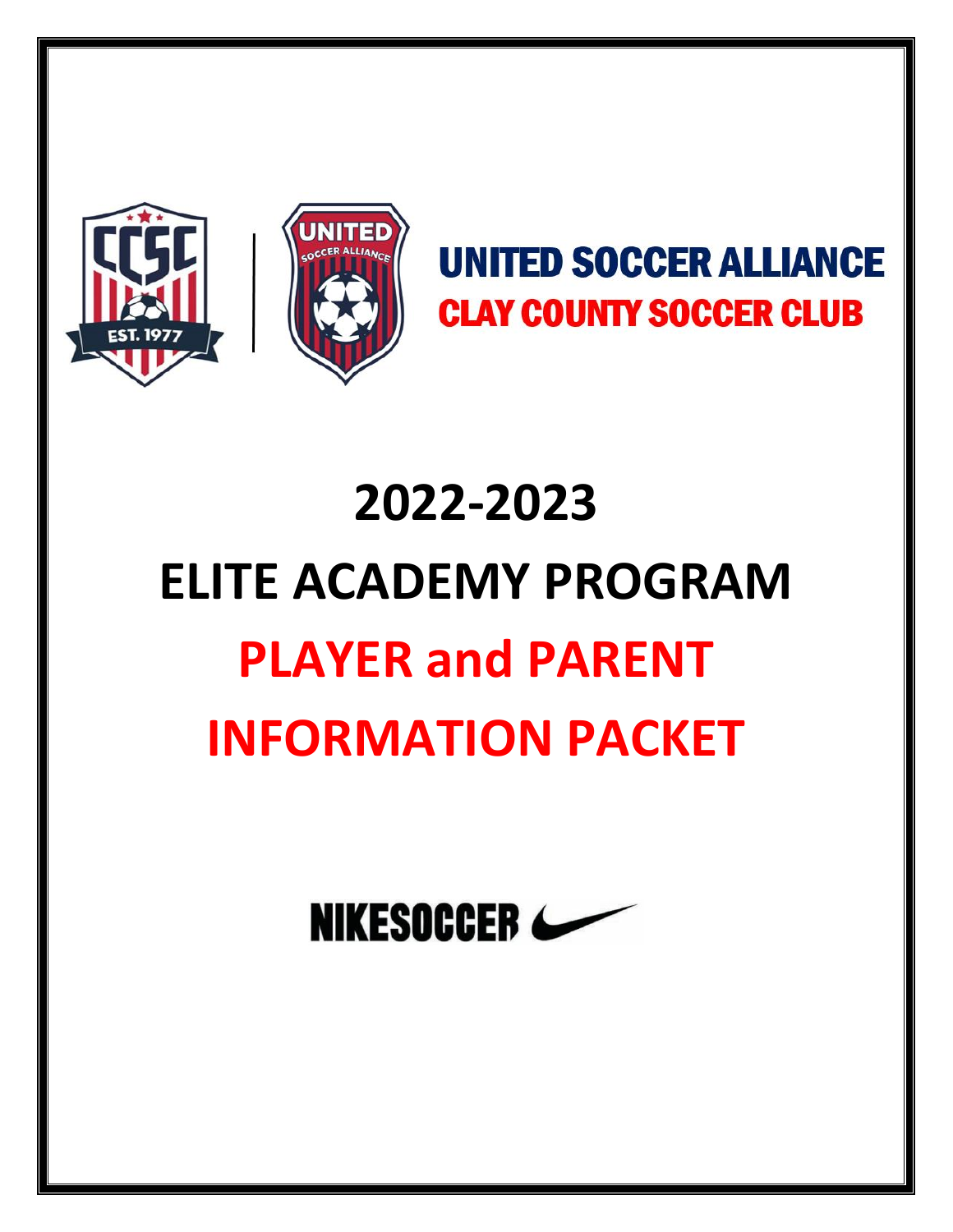

## United Soccer Alliance – Clay County SC ELITE ACADEMY PROGRAM

#### MISSION STATEMENT

*The mission of the Clay County Soccer Club Elite Academy is to provide an environment that encourages integrity and sportsmanship for players to prepare for the next levels of competition while loving the game of soccer, respecting their teammates and opponents, and competing at the highest levels.*

#### VISION STATEMENT

*The goals of the Clay County Soccer Club Elite Academy program will be achieved with exceptional coaching, excellent facilities and a continual commitment to the program's growth and development from parents and volunteers. Each player will have the potential to reach his or her maximum level of performance through hard work, sacrifice, dedication, teamwork and sportsmanship.*

 *Players will develop a supreme confidence in their abilities on or off the soccer field.*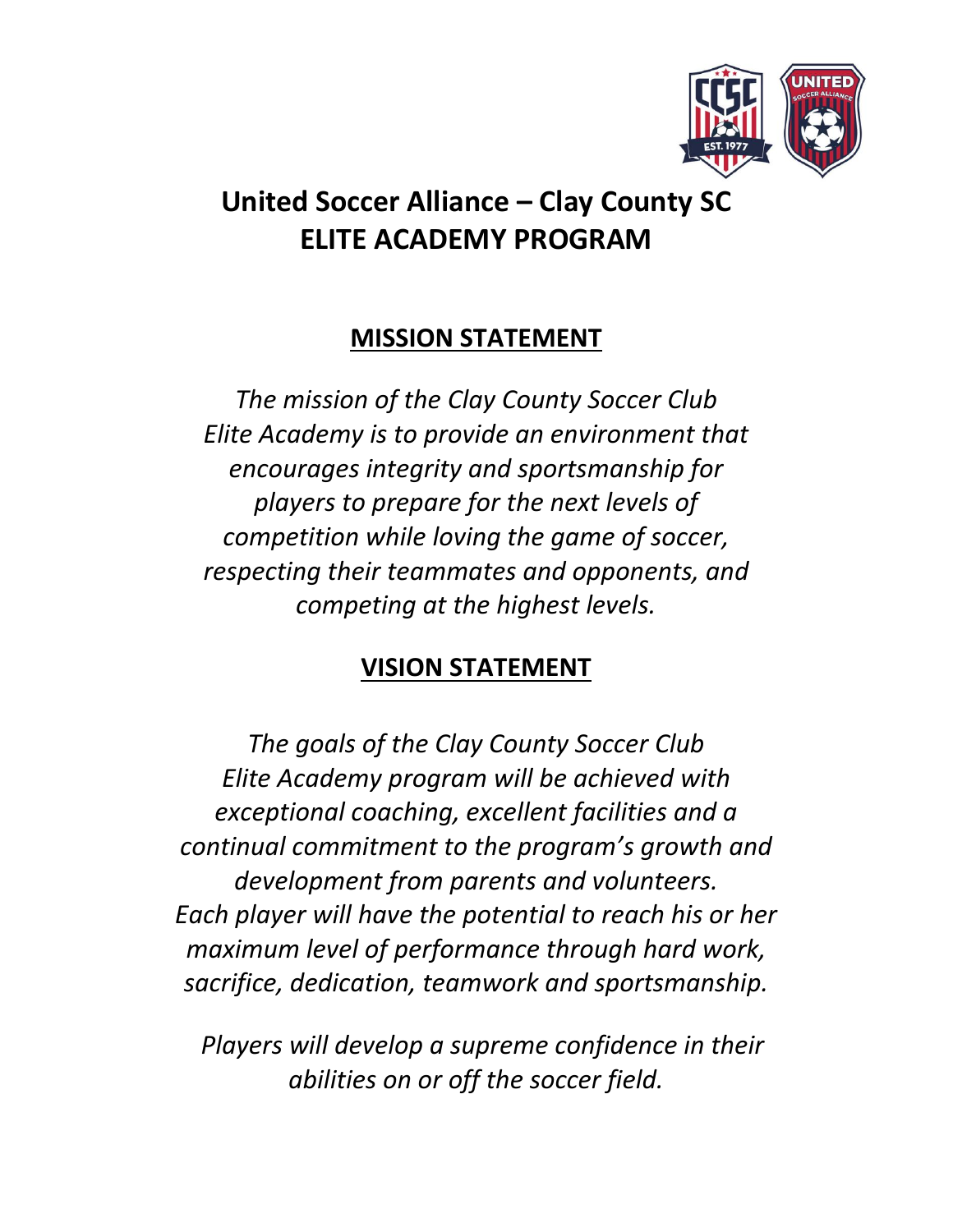

## United Soccer Alliance – Clay County SC ELITE ACADEMY PROGRAM

#### Welcome to the 2022-2023 Clay County Soccer Club Elite Academy Program. Thank you for your participation. Below is important information about the upcoming season.

- $\triangleright$  The Registration fee includes training and coaching by a CCSC Trainer, registration/administrative fees, insurance (regional and state), field and club maintenance, supplemental speed and agility training by a CCSC Trainer, goal-keeper training and referee/scheduler fees.
- The Registration fee does **NOT** include the required Clay County Soccer Club NIKE Uniform Kit (package).<br>Required NIKE Kits: U9 and U10 Elite Academy purchase the ACADEMY Kit U11 Elite Academy Players purchase the PREMIER Kit.

Uniforms are purchased through our WeGotSoccer Rewards Program, which is our individual online ordering system. Instructions will be provided to each CCSC Elite Academy Player on the ordering process after acceptance onto an Elite Academy Team.

- $\triangleright$  CCSC Elite Academy Program reviews its cost structure regularly in effort to provide its members the best value for soccer play in northeast Florida.
- $\triangleright$  After tryouts, each team will have meetings to discuss coach's expectations, coaching philosophy, team organization and review practices schedules. Team manager(s) can also be selected during that meeting. In the past, some teams have selected two team managers to divide the workload. Each team manager is responsible for their team's finances and accounts with CCSC.
- $\triangleright$  Team Account fees are not included in the Registration fees and are variable depending on each team's tournament and travel schedule.
	- Tournament registration fees are divided by all members of the team roster regardless of participation in the tournament. Expect you team to participate in at least 4 tournaments throughout the year.
	- $\circ$  Travel expenses of the Head Coach for tournaments and specific leagues are paid by the team. Those costs are divided by all members of the team regardless of participation.
	- $\circ$  Please submit payments the team managers promptly as they will be fronting most of the costs that the teams will incur. Note: Make all checks payable to the Clay County Soccer Club. At no time does a family pay the coach directly for team expenses.
- $\triangleright$  Optional or supplemental training sessions are available with the CCSC Training Staff. Any optional or supplemental training, including personal training, held at the Dennis Viollet Fields needs to be approved by either of the CCSC DOC's and Executive Director Matt Hollyoak.<br>Payments for optional or supplemental training need to be made directly to the trainer. CCSC does not assume any responsibility or liability with any individual/private training.
- $\triangleright$  Parents will be required to read, sign and adhere to the Parent Agreement & the Code of Ethics.
- $\triangleright$  Players will be required to read, sign and adhere to the Players Code of Ethics.
- $\triangleright$  Volunteers are the backbone of our club. As a non-profit organization, we rely on the help of all the volunteers to make the club successful both on the field and financially. Last year our volunteers contributed over \$ 100,000 worth of their time to the club. This donation of time enables us to fund our programs, address Safety issues and improve our complex to provide an enjoyable environment for all our members.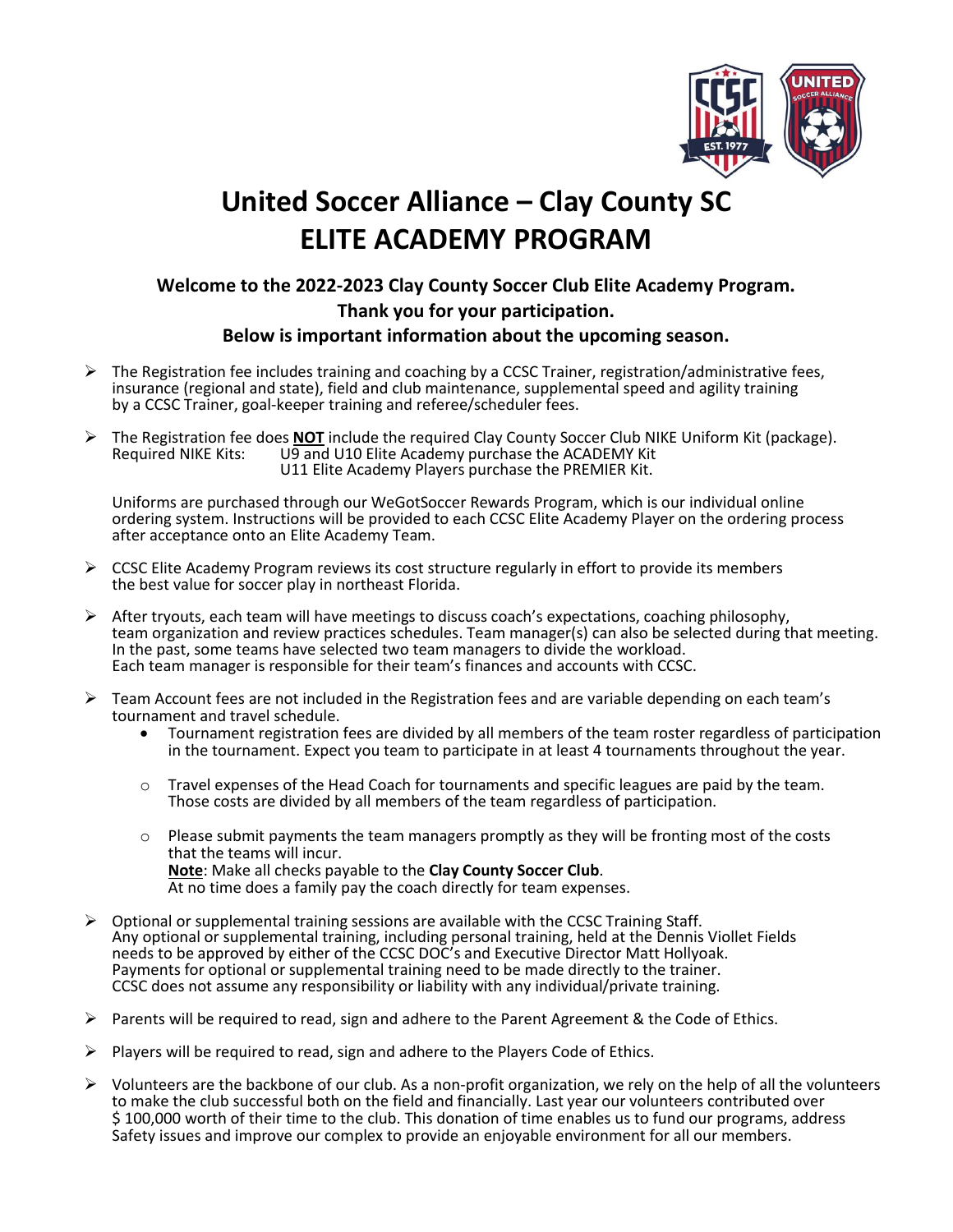

### United Soccer Alliance – Clay County SC ELITE ACADEMY PARENT AGREEMENT

#### *As a parent of a participating player in the CCSC Elite Academy, you are responsible for the following:*

Parents will accept their child's position in the CCSC Elite Academy by registering online using CCSC's GotSoccer portal. Payment of program (membership) fees is to be paid in accordance with the payment deadlines set forth by the club.

Parents must complete and submit the following documents:

*FYSA Medical Release Form, Informed Consent about Concussions or Head Injuries, CCSC Parent Agreement,*  USYS-FYSA Code of Ethics for Parents, USYS-FYSA Code of Ethics for Players and submit a copy of player's original *(state issued) birth certificate.* 

Registration, payment and all necessary documents must be completed/submitted by the stated deadlines.

Parents, players and spectators must abide by the FYSA Code of Ethics. This includes displaying proper behavior, positive attitudes and demonstrating good sportsmanship, respect and courtesy towards teammates, opponents, referees and coaches at all times. Any continued verbal misconduct, physical misconduct or unruly behavior by a parent, player or spectator may be grounds for suspension and/or dismissal from the team or team activities and events.

Parents are never to coach from the sidelines and must stay positive with all players including opposing team parents. Parents are not talk, discuss, yell, harass or physically confront Referees at any time. If you need to discuss an issue with the coach, please do so away from other parents and players, preferably at a designated time and place appropriate for such discussion. Face to face conversations or phone calls are recommended as email can lead to misinterpretation and misunderstandings.

Parents are required to attend all Parent Education and Informational meetings that are administered by the CCSC Directors of Coaching. Parents are responsible for reviewing all materials distributed as such meetings and will adhere to the philosophies and policies discussed at such meetings.

Parents need to understand that players must be willing to play all positions and must follow the positional assignments/responsibilities given by the coach(s). Although there is no guarantee of playing time, Coaches will try to provide a minimum of 50% playing time during each game. Attendance to training sessions, a player's performance and tactical situations (in a game) may also influence playing time and positional play.

All practices, regular season and tournaments are mandatory. Parents are responsible for assuring that your child attends every training session, game or tournament. Proper notification needs to be given to the Coach or Team Manager in advance if a player is not able to attend any scheduled training sessions, games, or tournaments. Parents are financially responsible for all travel accommodations that are incurred for practices, games, tournaments and team events.

Parents are responsible for having their child at the game field at least 45-minutes prior to game time with appropriate Uniform kit, shin guards, soccer cleats and water bottle. (Players are encouraged to bring both jerseys) Parents are expected to volunteer to assist at club-hosted tournaments, maintenance of soccer complex and support all fund raising and club sponsored activities.

I have read and understand all the parents' responsibilities and the players' rights and agree to allow my child to play for the Clay County Soccer Club. I have read and acknowledge the FYSA Code of Ethics for Parents/Spectators and Players.

*Print Name:* \_\_\_\_\_\_\_\_\_\_\_\_\_\_\_\_\_\_\_\_\_\_\_\_\_\_\_\_\_\_\_\_\_\_\_\_\_\_\_\_\_\_\_\_\_\_

*Parent Signature:* \_\_\_\_\_\_\_\_\_\_\_\_\_\_\_\_\_\_\_\_\_\_\_\_\_\_\_\_\_\_\_\_\_\_\_\_\_\_\_\_\_\_\_\_\_\_\_\_\_\_\_ *Date:* \_\_\_\_\_\_\_\_\_\_\_\_\_\_\_\_\_\_\_\_\_

*Print, sign and submit to your Team Manager*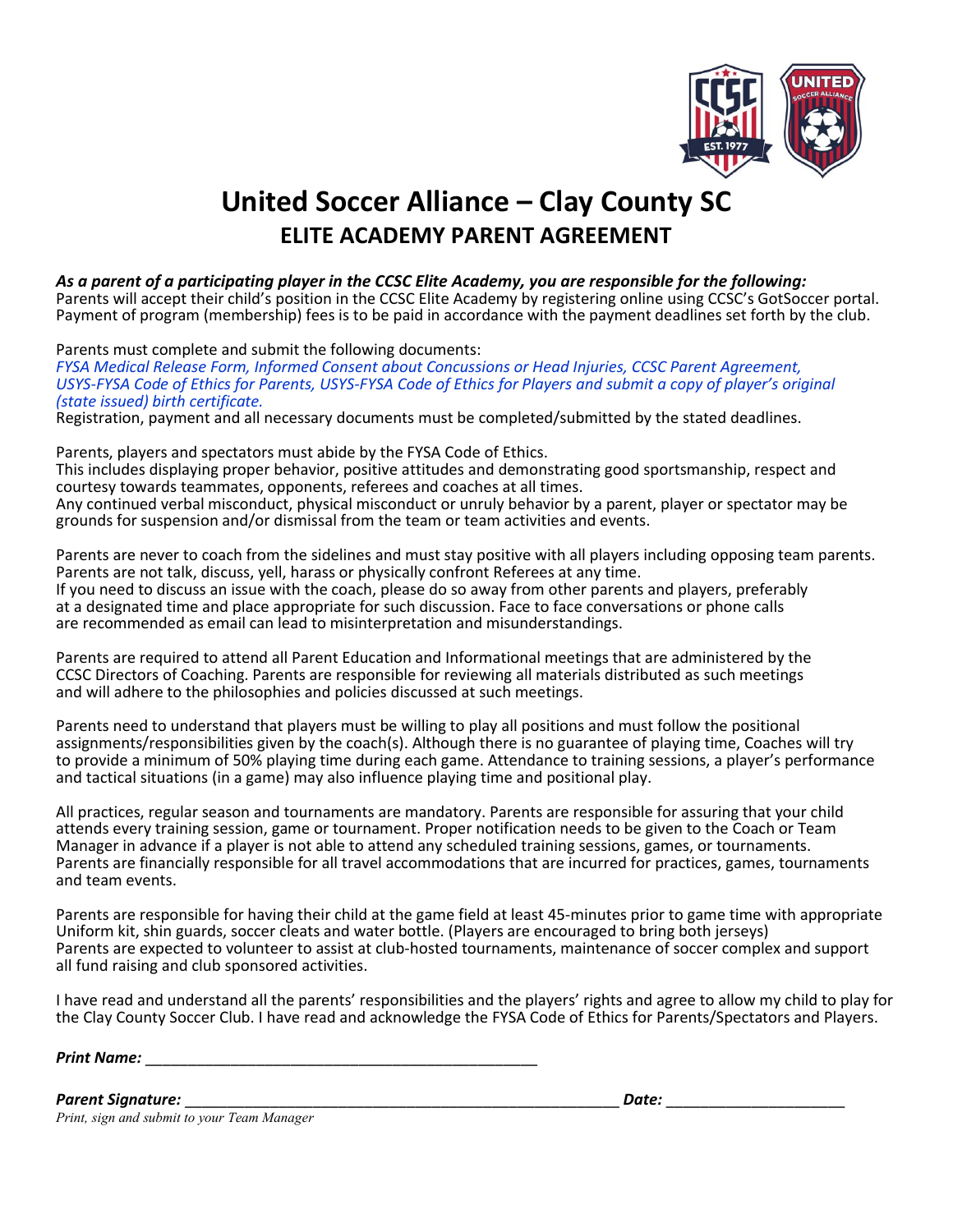

#### United Soccer Alliance – Clay County SC FYSA CODE OF ETHICS FOR PLAYERS (Must be signed by every CCSC Academy/Premier Player)

*I will encourage good sportsmanship from fellow players, coaches, officials and parents at all times.*

*I will remember that soccer is an opportunity to learn and have fun.* 

*I deserve to play in an environment that is free of drugs, tobacco, and alcohol; and expect everyone to refrain from their use at all soccer games.* 

*I will do the best I can each day, remembering that all players have talents and weaknesses the same as I do.* 

*I will treat all coaches, players, game officials, administrators, and fans with respect always; regardless of race, sex, creed, or abilities, and I will expect to be treated accordingly.* 

*I will concentrate on playing soccer, always giving my best effort.* 

*I will play by the rules at all times.* 

*I will always control my temper, resisting the temptation to retaliate.* 

*I will always exercise good self-control.* 

*Conduct during competition towards play of the game and all officials shall be in accordance with appropriate behavior and in accordance with FIFA's "Laws of the Game", and in adherence to FYSA rules.* 

*While traveling, shall conduct themselves so as to being a credit to themselves and their team.* 

*Alcohol, illegal drugs and unauthorized prescription drugs shall not be possessed, consumed or distributed before, during or after any game or at any other time at the field and/or game complex.* 

*Print Name:* \_\_\_\_\_\_\_\_\_\_\_\_\_\_\_\_\_\_\_\_\_\_\_\_\_\_\_\_\_\_\_\_\_\_\_\_\_\_\_\_\_\_\_\_\_\_

*Parent / Player Signature:* \_\_\_\_\_\_\_\_\_\_\_\_\_\_\_\_\_\_\_\_\_\_\_\_\_\_\_\_\_\_\_\_\_\_\_\_\_\_\_\_\_\_\_\_\_\_\_\_\_\_\_

*Date:* \_\_\_\_\_\_\_\_\_\_\_\_\_\_\_\_\_\_\_\_\_

*Print, sign and submit to your Team Manager*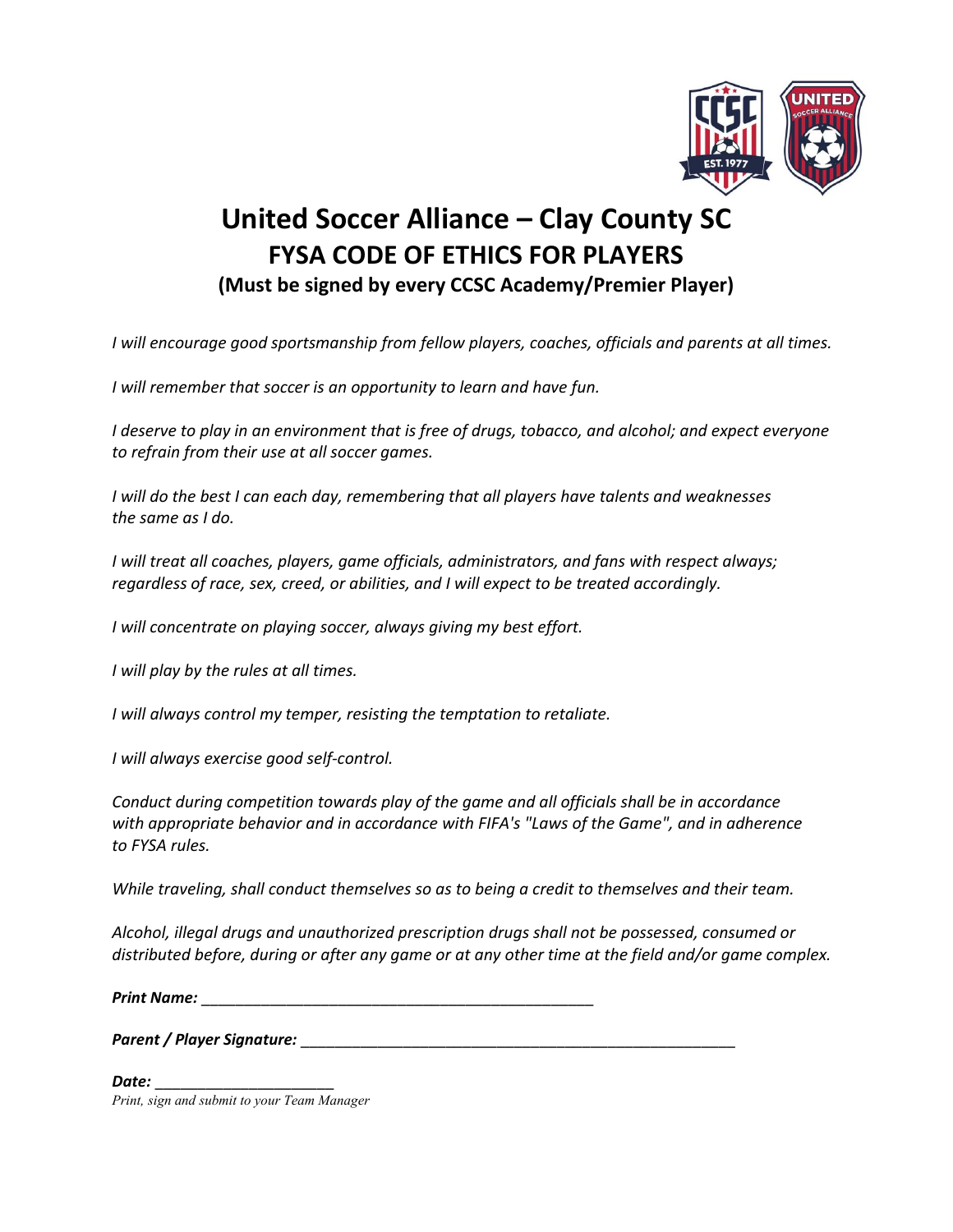

## United Soccer Alliance – Clay County SC FYSA CODE OF ETHICS FOR PARENTS AND SPECTATORS

(Must be signed by every CCSC Academy/Premier Parent)

*I will encourage good sportsmanship by demonstrating positive support for all players, coaches, game officials, and administrators at all times.* 

*I* will place the emotional and physical well-being of all players ahead of any personal desire to win.

*I* will support the coaches, officials, and administrators working with my child, in order to encourage *a positive and enjoyable experience for all.* 

*I will remember that the game is for the players, not for the adults.* 

*I will ask my child to treat other players, coaches, game officials, administrators, and fans with respect.* 

*I will always be positive.* 

*I will always allow the coach to be the only coach.* 

*I will not get into arguments with the opposing team's parents, players, coaches or referees.* 

*I will not come onto the field for any reason during the game.* 

*I will not criticize game officials.* 

*Alcohol, illegal drugs and unauthorized prescription drugs shall not be possessed, consumed or distributed before, during or after any game or at any other time at the field and/or game complex.* 

*I will refrain from any activity or conduct that may be detrimental or reflect adversely upon FYSA, its members or its programs* 

*Print Name:* \_\_\_\_\_\_\_\_\_\_\_\_\_\_\_\_\_\_\_\_\_\_\_\_\_\_\_\_\_\_\_\_\_\_\_\_\_\_\_\_\_\_\_\_\_\_

*Parent Signature:* \_\_\_\_\_\_\_\_\_\_\_\_\_\_\_\_\_\_\_\_\_\_\_\_\_\_\_\_\_\_\_\_\_\_\_\_\_\_\_\_\_\_\_\_\_\_\_\_\_\_\_

*Date:* \_\_\_\_\_\_\_\_\_\_\_\_\_\_\_\_\_\_\_\_\_ *Print, sign and submit to your Team Manager*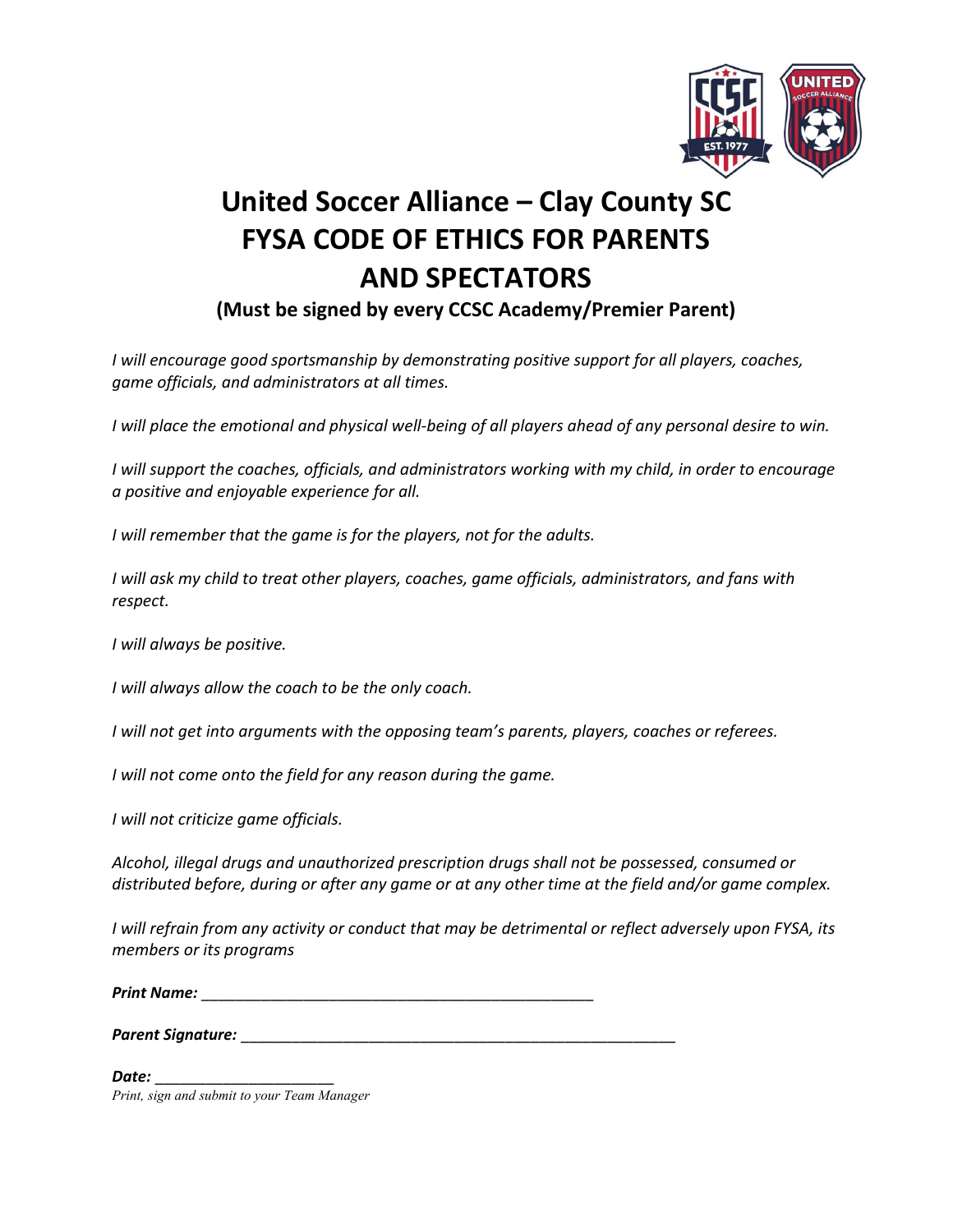

#### **Player Medical Release Form**

| Player's Name:                                                   | Date of Birth: |        | SSN:        |  |
|------------------------------------------------------------------|----------------|--------|-------------|--|
| Address:                                                         | City:          | State: | Zip:        |  |
| <b>EMERGENCY INFORMATION</b>                                     |                |        |             |  |
| Father's Name:                                                   | Home Phone:    |        | Work Phone: |  |
| Mother's Name:                                                   | Home Phone:    |        | Work Phone: |  |
| In an emergency, when parents cannot be reached, please contact: |                |        |             |  |
| Name:                                                            | Home Phone:    |        | Work Phone: |  |
| Name:                                                            | Home Phone:    |        | Work Phone: |  |
| Allergies:                                                       |                |        |             |  |
| Other Medical Conditions:                                        |                |        |             |  |
| Player's Physician:                                              | Home Phone:    |        | Work Phone: |  |
| Medical and/or Hospital Insurance Company:                       |                |        | Phone:      |  |
| Policy Holder:                                                   | Policy #:      |        | Group #:    |  |

#### PLEASE COPY BOTH SIDES OF YOUR MEDICAL INSURANCE CARD & ATTACH TO THIS FORM

#### **PARENT'S APPROVAL AND MEDICAL RELEASE**

Recognizing the possibility of physical injury associated with soccer and in consideration for the USSF/US Youth Soccer and its affiliates accepting the registrant for its soccer programs and activities (the "Programs"), I hereby release, discharge and/or otherwise indemnify the USSF/US Youth Soccer, its affiliated organizations and sponsors, their employees and associated personnel, including the owner of fields and facilities utilized for the Programs against any claim by or on behalf of the registrant as a result of the registrant's participation in the Programs and/or being transported to or from the same, which transportation I hereby authorize.

My son/daughter has received a physical examination by a physician and has been found physically capable of participating in the Programs. I hereby give my consent to have an athletic trainer and/or doctor of medicine or dentistry provide my son/daughter with medical assistance and/or treatment and agree to be responsible financially for the reasonable cost of each assistance and/or treatment.

Signature of Parent/Guardian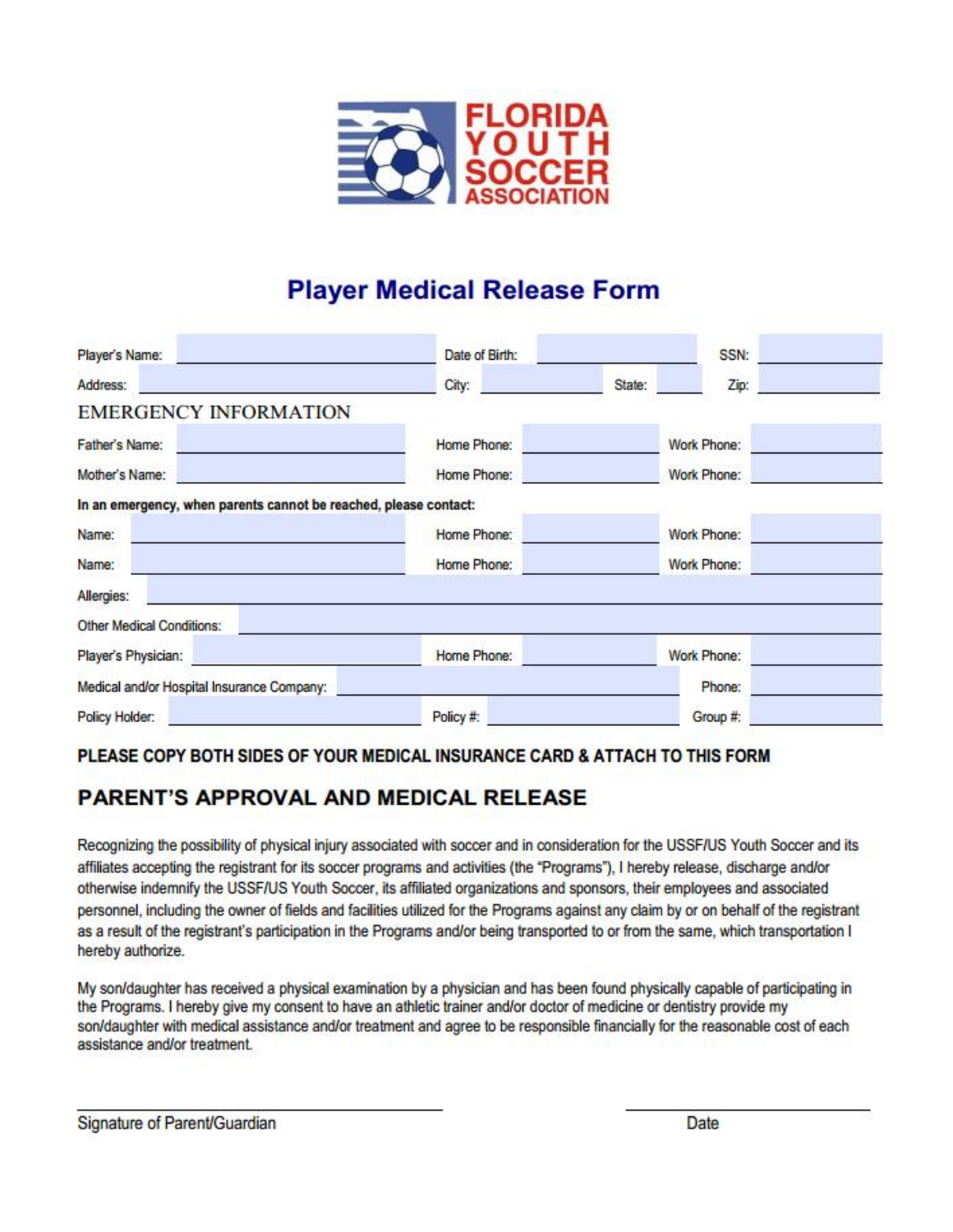

Informed Consent about Concussions or Head Injuries

Effective July 1, 2012, Florida Statute 943,0438 requires the parent or guardian and the youth who is participating in athletic competition or who is a candidate for an athletic team to sign and return an informed consent that explains the nature and risk of concussion and head injury (including the risk of continuing to play after a concussion or head injury) each vear before participating in athletic competition or engaging in any practice, tryout, workout, or other physical activity associated with the youth's candidacy for an athletic team.

The facts:

 $\frac{1}{2}$ 

- $\checkmark$  A concussion is a brain injury
- $\checkmark$  All concussions are serious
- $\checkmark$  Concussions can occur without loss of consciousness
- $\checkmark$  Concussions can occur in any sport
- $\checkmark$  Recognition and proper management of concussion when they first occur can help prevent further injury or even death

What is a concussion? A concussion is an injury that changes how the cells in the brain normally work. A concussion is caused by a blow to the head or body that causes the brain to move rapidly inside the skull. Even a "ding", "getting your bell rung", or what seems to be a mild bump or blow to the head can be serious. Concussions can also result from a fall or from players colliding with each other or with obstacles, such as a goalpost, even if they do not directly hit their head.

To help recognize a concussion, you should watch for the following things among your athletes:

- 1. A forceful blow to the head or body that results in rapid movement or the head
- 2. Any change in the athlete's behavior, thinking, or physical functioning
- 3. Signs or symptoms of concussion that may be reported by a coach or other observer:
	- a. Appears dazed or stunned
	- b. Is confused about assignment or position
	- c. Forgets sports plays
	- d. Is unsure or game, score or opponent
	- e. Moves clumsily
	- f. Answers questions slowly
	- g. Loses consciousness (even briefly)
	- h. Can't recall events prior to hit or fall
- 4. Signs and symptoms that may be reported by the player:
	- a. Headache or pressure in the head
	- b. Nausea or vomiting
	- c. Balance problems or dizziness
	- d. Double or blurry vision
	- e. Sensitivity to light
	- f. Sensitivity to noise
	- g. Feeling sluggish, hazy, foggy, or groggy
	- h. Concentration or memory problems
	- i. Confusion
	- j. Does not feel right